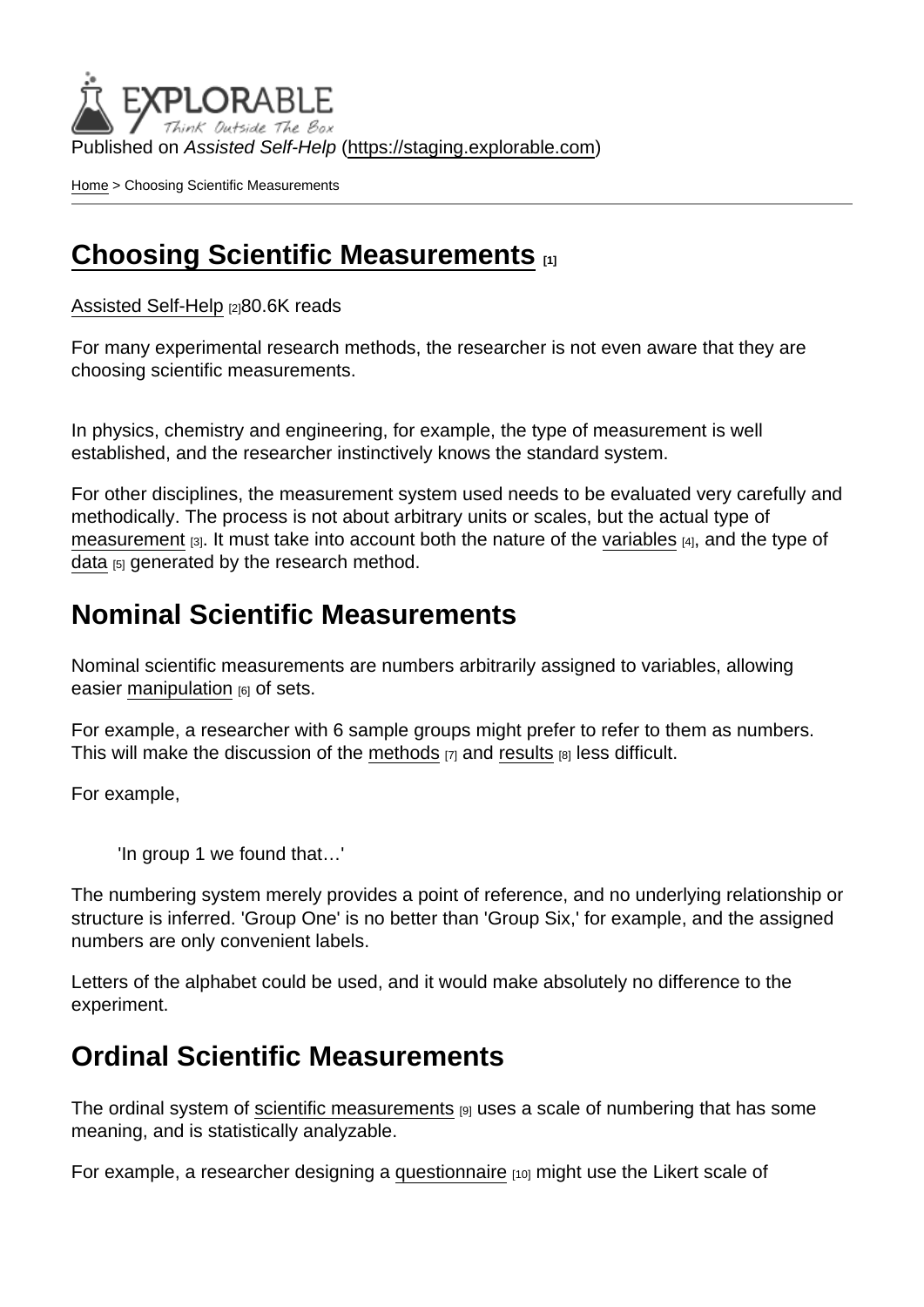response to questions, from '1 - strongly disagree,' to '5 - strongly agree.' This does allow some numerical evaluation of the [results](https://staging.explorable.com/statistically-significant-results) [11], but it is not an accurate scale.

For example, you could not use 4?, or subdivide the scale. The Moh's scale of hardness, the logarithmic Richter scale and the Beaufort Wind Scale are examples of ordinal measurements.

The ordinal scale is merely an arbitrary assignation of numbers, allowing researchers to [operationalize](https://staging.explorable.com/operationalization) [12] the experiment.

The distance between 1 and 2 is not the same as between 2 and 3, so this system of scientific measurement is merely a convenient method of quantifying non-numerical data. Whilst a useful tool, experiments using ordinal scales will always undergo a vigorous process of scrutiny.

## Interval Scientific Measurements

Interval scientific measurements are probably the most familiar type of scientific measurements, using a scale assigned to a phenomenon, with an arbitrary zero point.

Celsius and Fahrenheit are examples of interval measurement, with an arbitrarily determined value for zero. The difference between 20 degrees and 50 degrees Centigrade, is the same as between 50 degrees and 80 degrees.

An interval scale is also divisible. You can use thousandths or millionths of a degree, with no problem, and [statisticians](https://staging.explorable.com/statistics-tutorial) [13] can manipulate the numbers, to find averages or medians.

The only limitation is of ratios, as for example, 100 degrees centigrade is not necessarily twice as hot as fifty degrees, because the scale allows negative measurement.

For example, what temperature is twice as hot as -10 degrees Centigrade? However, there may be an overlap between interval and ratio measurement; ratio measurements are always interval measurements.

# Ratio Scientific Measurements

Ratio scientific measurements do possess a relationship of scale. With weight, for example, 100 kilograms is twice as heavy as fifty kilograms. 60 seconds is three times longer than 20 seconds are.

The Kelvin scale of temperature is a ratio measurement, because absolute zero is not arbitrarily assigned, so that you can say that 40 degrees Kelvin is twice as hot as 20 degrees Kelvin.

Ratio scientific measurements do not have negative values; for example, you cannot have negative mass or length. It is not possible to have a length of less than zero, or fewer than zero seconds.

## **Operationalization**